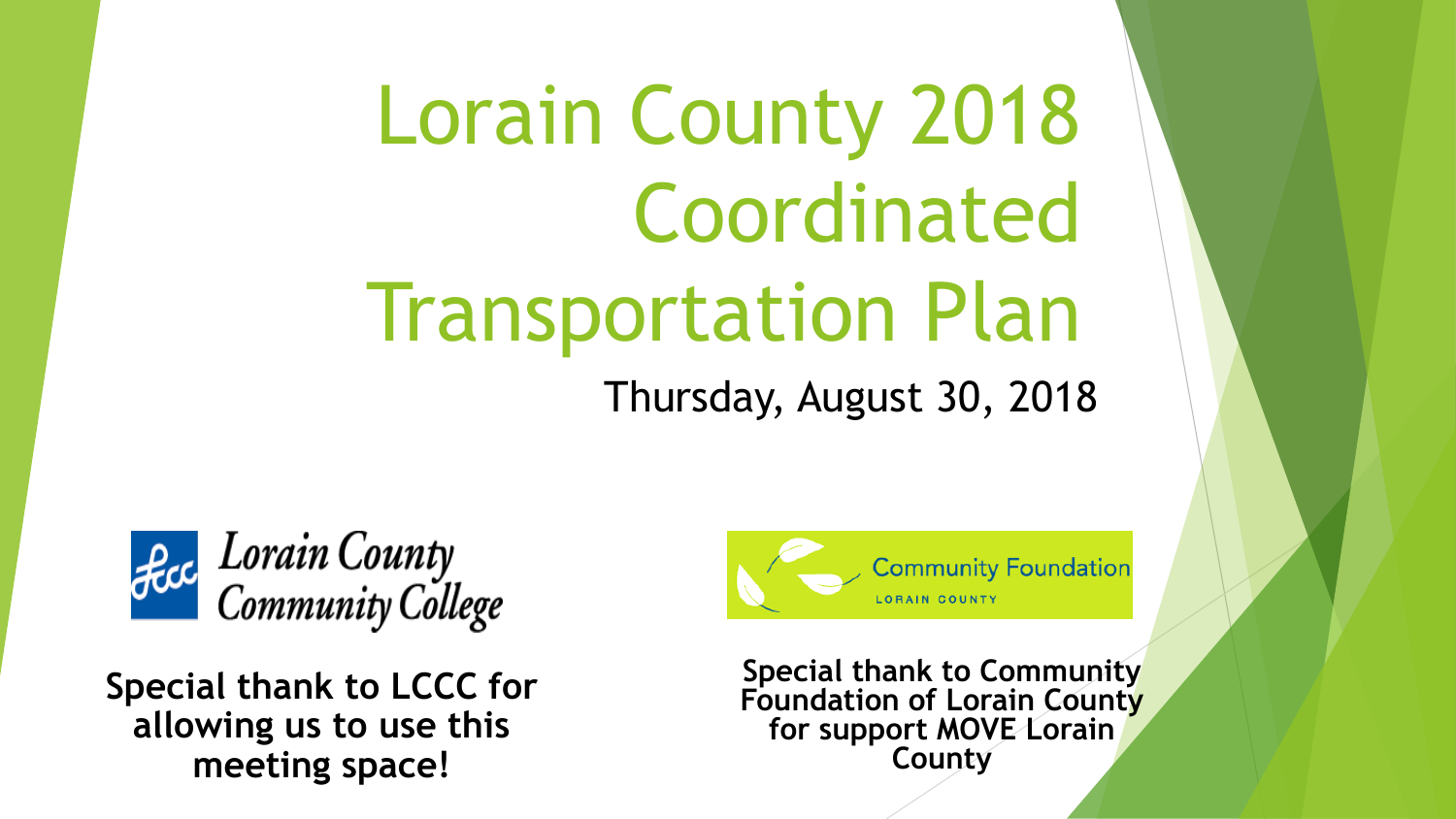#### **Meeting Objectives**

Review of where we are in the planning process

**Review Survey Information collected through** Needs Assessment

**Examine Transportation Options** 

**Brainstorm Transportation Goals**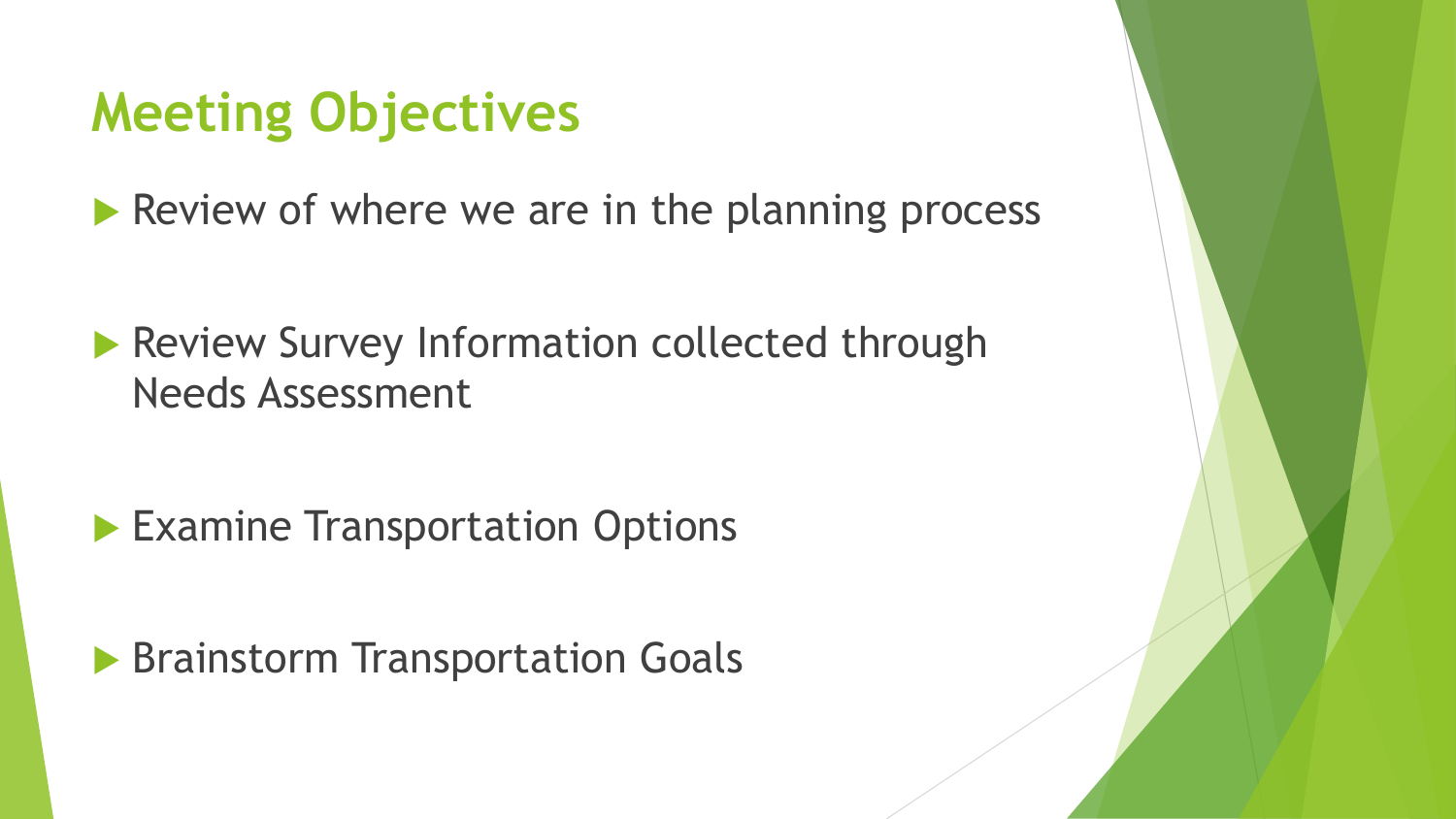**Participant Introductions**

**Please tell us your name and organization** so we can get to know each other!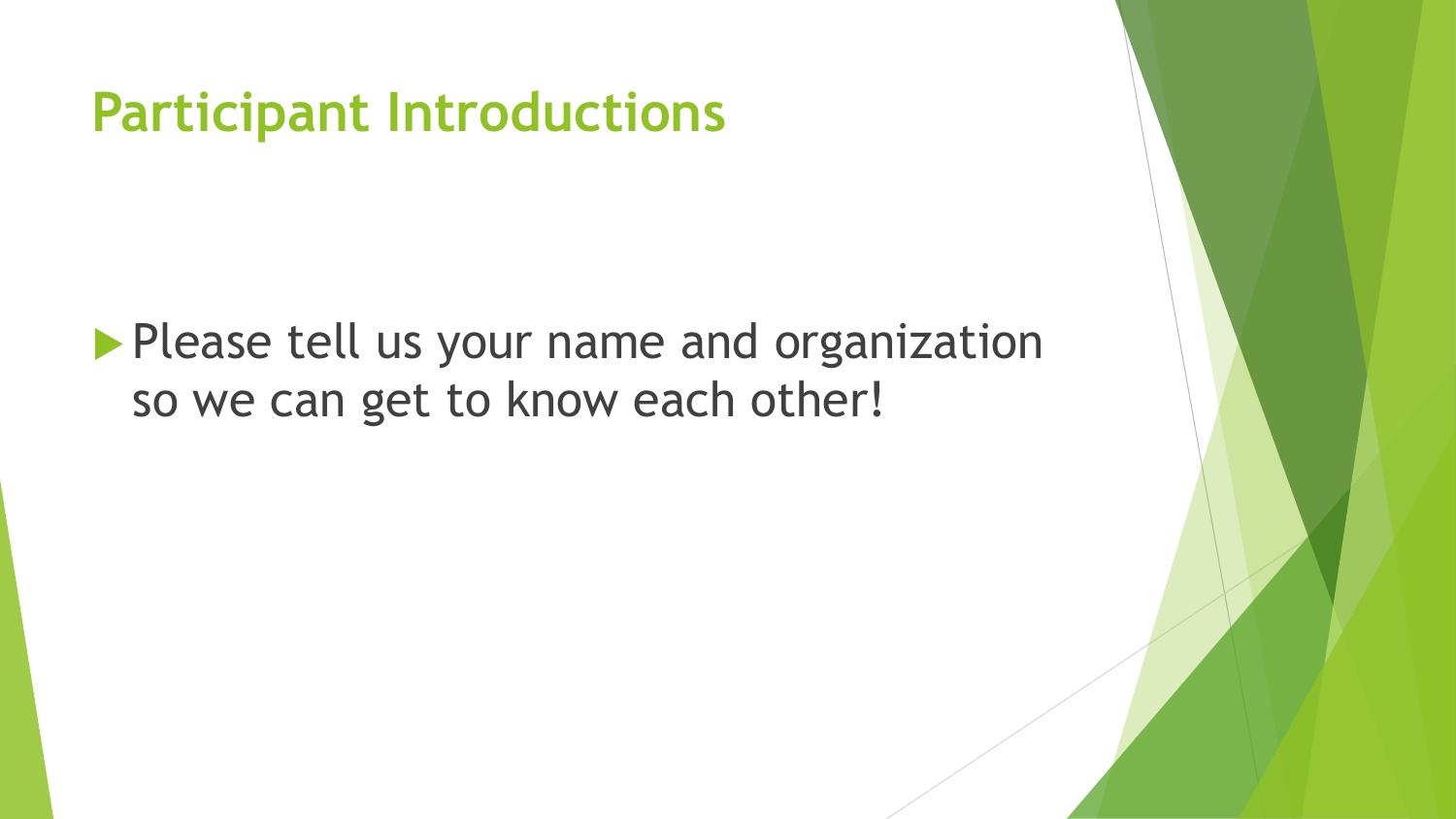#### Welcome!

 **Summary of the June 28th Meeting** - Sherman Jones, Facilitator

 **Transportation Needs Survey Results** – Sharon Pearson, Mobility Management Consultant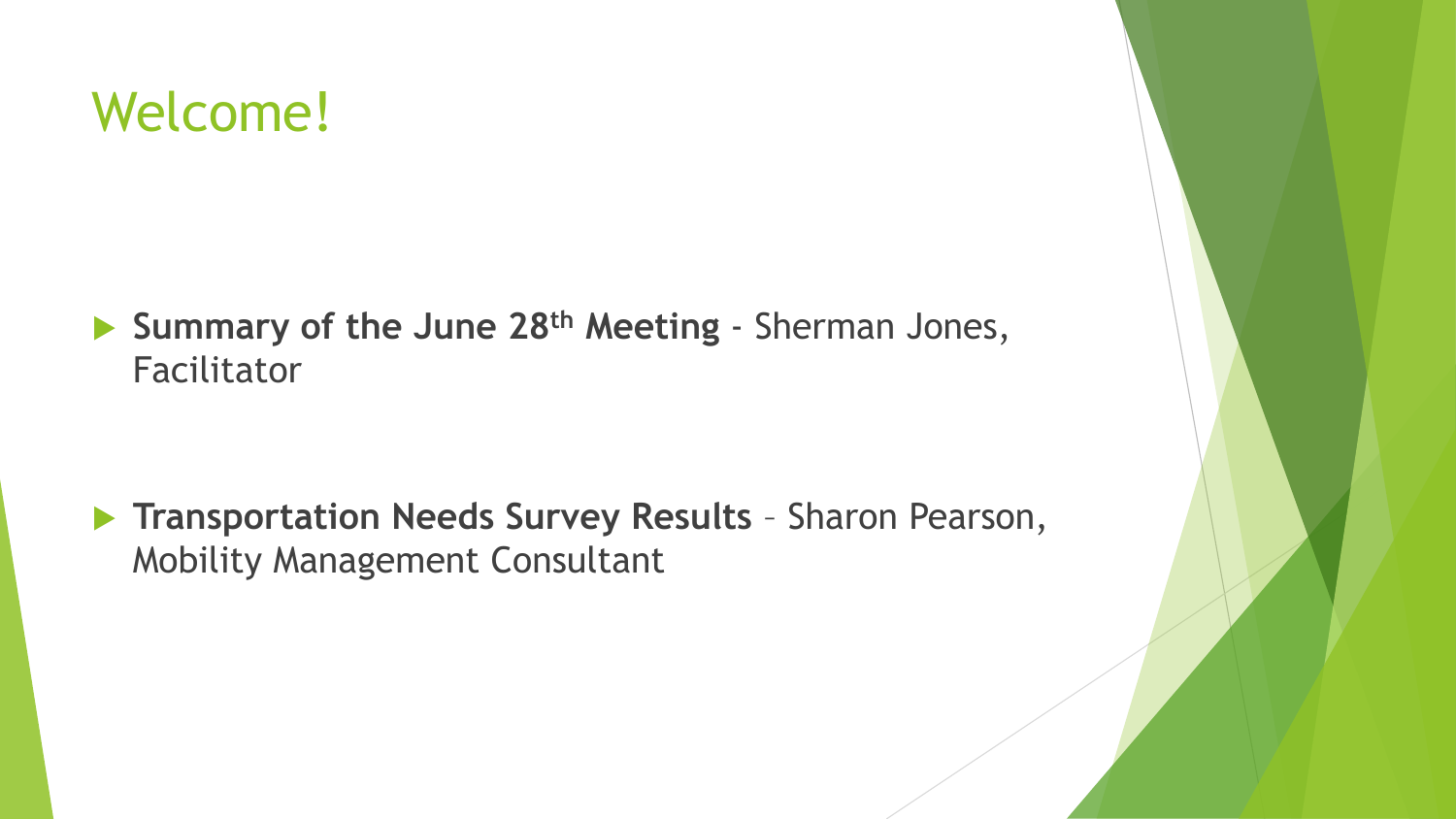### **Participant Engagement**

What input do you have on the Community Needs Survey?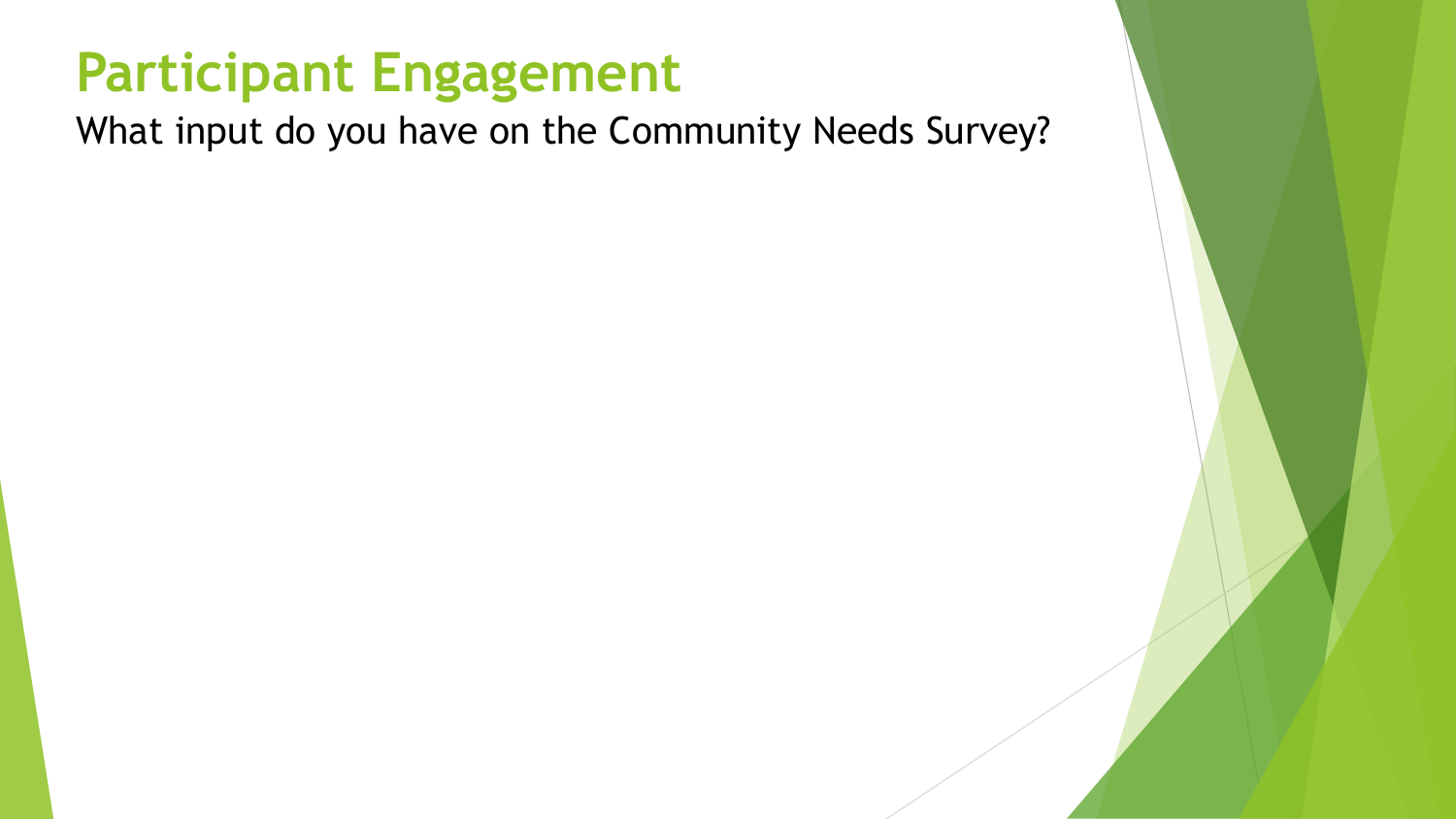# Gohio Commute Presentation by Bev Burtzlaff of NOACA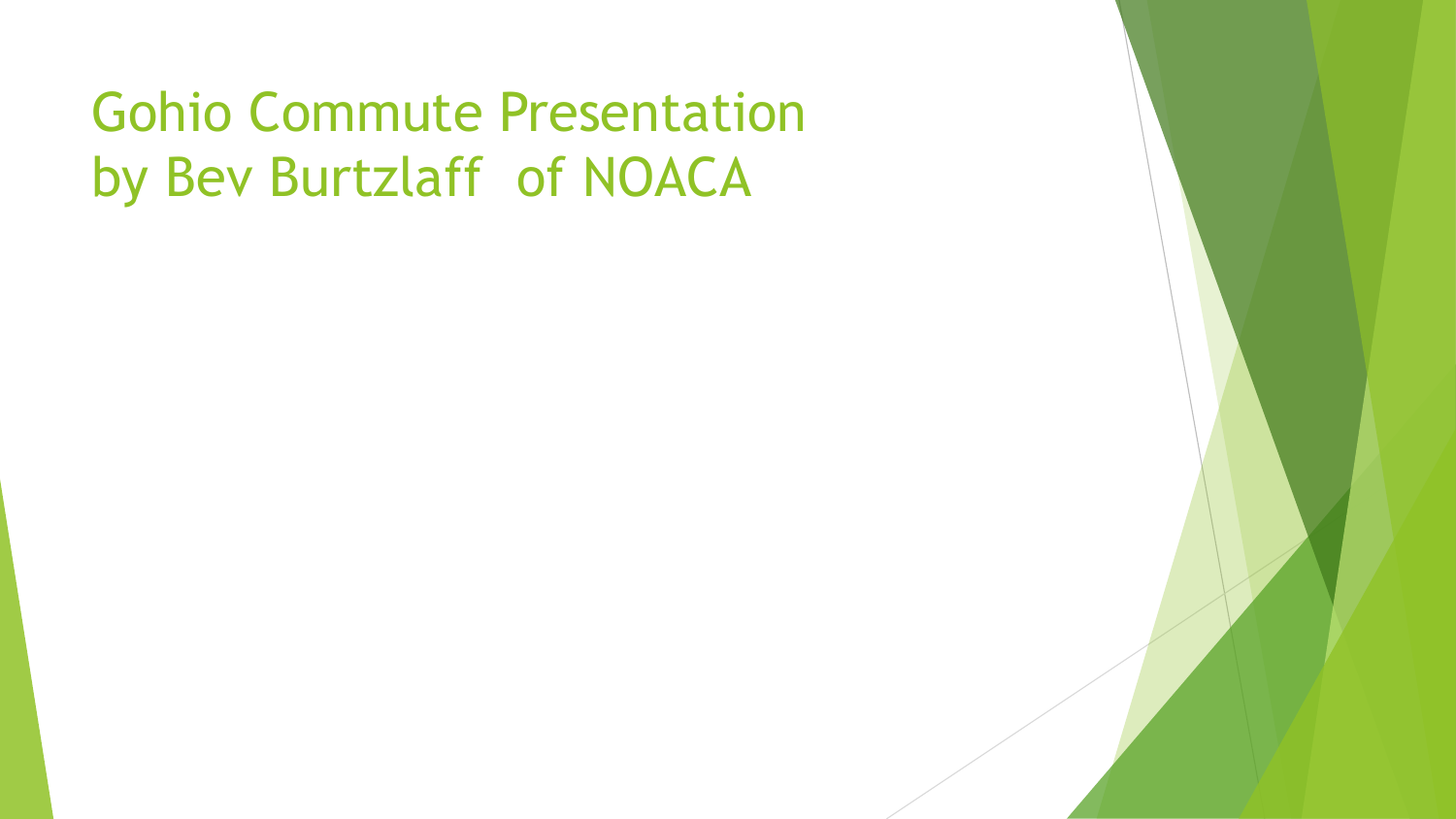# Enterprise Rideshare Presentation Rae-Lin Jones, Enterprise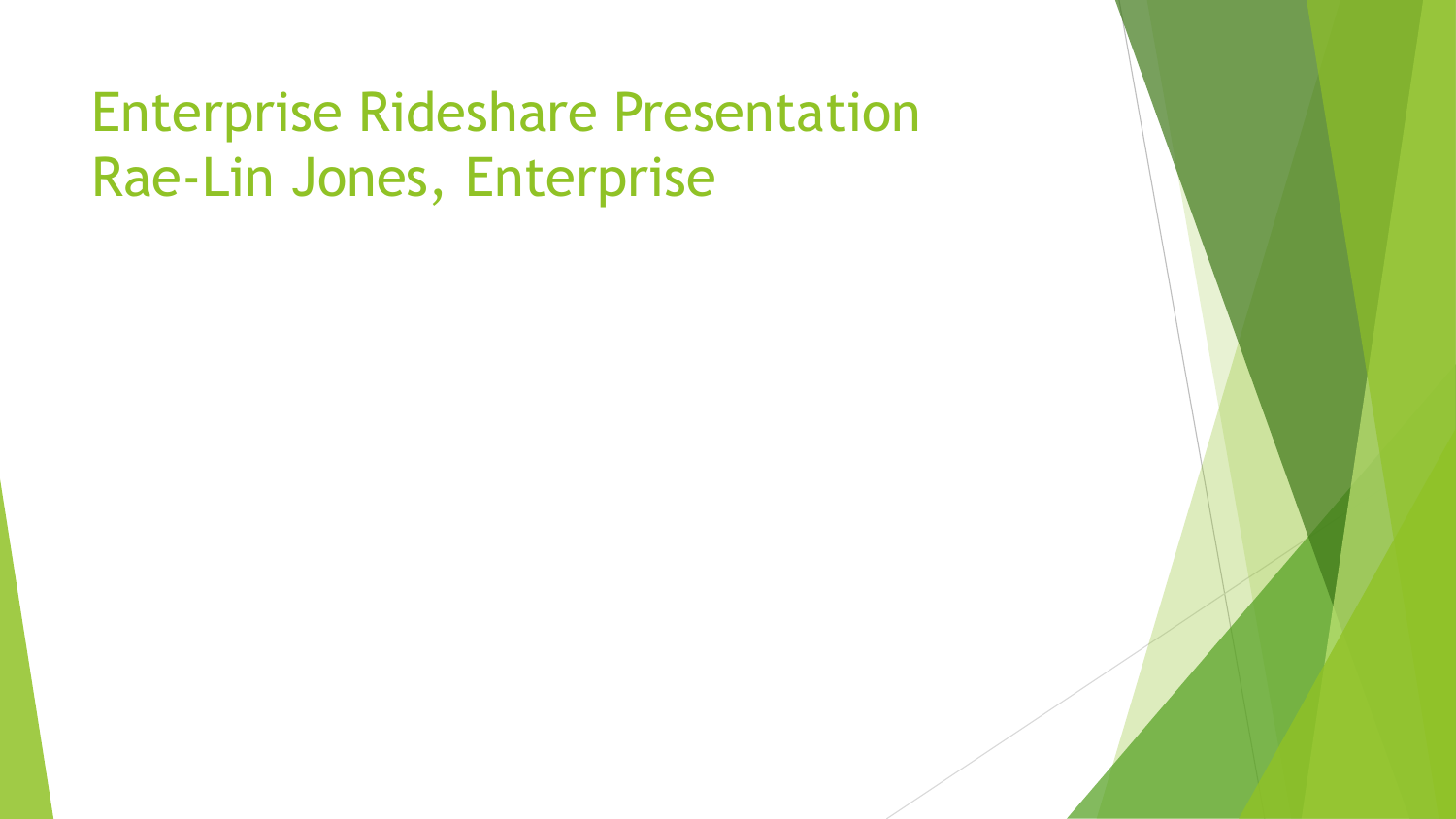### **Participant Engagement**

We need to establish goals that we hope to achieve over the next 5 years. We want to be innovative. Outside of public transit options and based on the information from Transportation Needs Survey and the presentations, what are 2 or 3 things we should prioritize over the next 5 years?